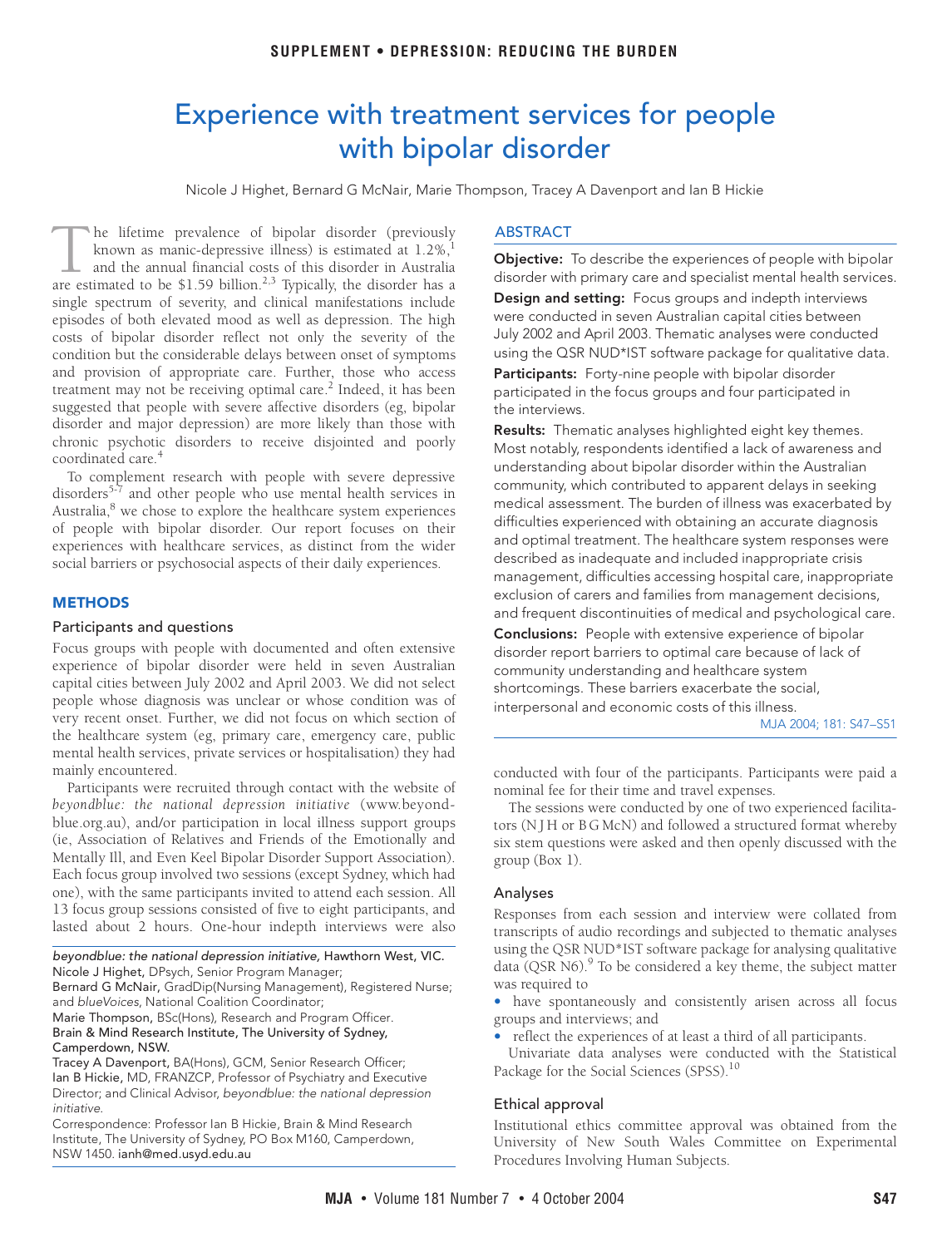## <span id="page-1-0"></span>**1 The six stem questions asked during each focus group and supplementary interview**

- **•** What were the first signs that something was not right?
- **•** How would you describe the impact of bipolar disorder on you, your family and/or carer?
- **•** What factors make this experience worse than it already is?
- **•** What factors make it less severe?
- **•** What do you consider to be the main areas of need for people who experience bipolar disorder, their families and/or carers?
- **•** As a consumer, what do you need from the healthcare system and the wider society?

## **RESULTS**

#### Participants

#### Focus groups

Thirteen focus group sessions (49 participants; mean attendance, 7; range, 5–8) were held in seven Australian capital cities — Adelaide (8/49), Brisbane (7/49), Canberra (7/49), Hobart (7/49), Melbourne (5/49), Perth (7/49) and Sydney (8/49). Participants' ages ranged from 22 to 58 years, and 30 were women. At the time of our study, all participants had obtained a documented diagnosis of bipolar disorder, with the duration of diagnosed illness ranging from 4 months to 35 years. Most participants were single or divorced, or, if they had a partner or spouse, they had had periods of separation.

#### Indepth interviews

Indepth interviews were conducted with two women and two men. Their ages ranged from 37 to 54 years.

## Themes ([Box 2](#page-2-0))

Eight key themes emerged relating to accessing and receiving treatment for bipolar disorder in both primary care and specialist settings. While a lack of awareness and understanding about the illness initially delayed presentation, other barriers within the healthcare system also prevented access to timely and appropriate interventions.

## **DISCUSSION**

Our study of the healthcare experiences of people with documented bipolar disorder highlights key barriers to access to appropriate treatments. To date, much of the work on healthcare experiences of people with mental health problems has focused on people with chronic psychotic disorders, rather than those with episodic conditions, such as bipolar disorder or severe depression.<sup>4</sup> Consequently, many of the priorities for service reform (eg, increased acute hospital beds, increased long-stay services, increased provision for those with chronic or residual disability), particularly in the publicly funded and state-based mental health services, do not appear to address specifically the needs of this group. Although the number of people in our study is small, our results are consistent with reported research in bipolar disorder.<sup>[2](#page-4-1)</sup> Qualitative research, such as ours, is not necessarily enriched by adding more people. Instead, it should be judged by whether it has captured the essential elements experienced by people who live with this illness.

We focused on those with documented bipolar disorder. Our work does not answer the question of whether the same core experiences are shared by people with less evident or less severe forms of the illness, or by those who preferentially rely on one particular section of our healthcare system. However, the barriers reported by participants are consistent with the patterns of less than optimal treatment reported in quantitative studies of people with bipolar disorder.<sup>2</sup> Failure to provide appropriate treatments for people with documented disorders results in large direct and indirect economic costs.[2](#page-4-1)

The first major theme  $(Theme 1)$  — delayed or inaccurate diagnosis of bipolar disorder — has also featured in quantitative research and can be attributed to a lack of awareness of and education about the illness in the general community and among healthcare providers. People with bipolar disorder share this difficulty with those who experience depression alone, or who have other forms of mental illness.<sup>[5](#page-4-4)</sup> This indicates a need for more extensive community education about the nature of these disorders. Families who have members with these disorders cannot be expected to encourage presentation for care, and at earlier stages of illness, unless they are aware of the clinical signs, and confident that their relatives will receive competent medical care. Earlier clinical presentation offers the hope of reducing delay to accurate diagnosis and provision of effective treatment. Ideally, education for the community and for healthcare professionals should emphasise the personal experiences of people who have lived with and learned to manage their illness.

An alternative tradition in primary care and specialist mental health services has been to delay specific diagnosis or drug prescribing until the clinician is very confident of the diagnosis. While this may prevent unnecessary exposure to stigma or to the adverse effects of medication, such concerns need to be balanced by the potential benefits of early intervention, even when diagnostic specificity is lower. $11$ 

Our study also exposes unmet needs in primary care (Theme 2) and specialist mental health services (Theme 3). While working to increase opportunities for earlier and more accurate diagnosis, there is also a need to emphasise the range of effective medical and psychological therapies available, with particular focus on promoting collaborative treatment relationships and appropriate self-care strategies. Furthermore, the lack of continuity of medical care in public mental health services (particularly those involving rotating registrar placements) requires attention. The capacity to provide continuity across both inpatient and community outpatient settings also needs to be addressed.

Some people recounted adverse experiences with hospitalisation (Theme 4) and health professionals (Theme 5). In particular, the impact and debilitating nature of bipolar disorder can result in involuntary hospital admissions, compounded by negative experiences with inpatient and outpatient treatment and management practices. Further, feelings of vulnerability, coupled with perceptions of premature discharge (which may result from healthcare providers viewing bipolar disorder as a less-threatening illness than other forms of psychosis), emphasise the need for effective discharge planning, home help, outreach support and continuity with primary care services.

Theme 6 highlights discontinuities of medical and psychological care. People with bipolar disorder move frequently across the whole range of primary care, specialist and hospital-based services. While such movements may contribute to major discontinuities in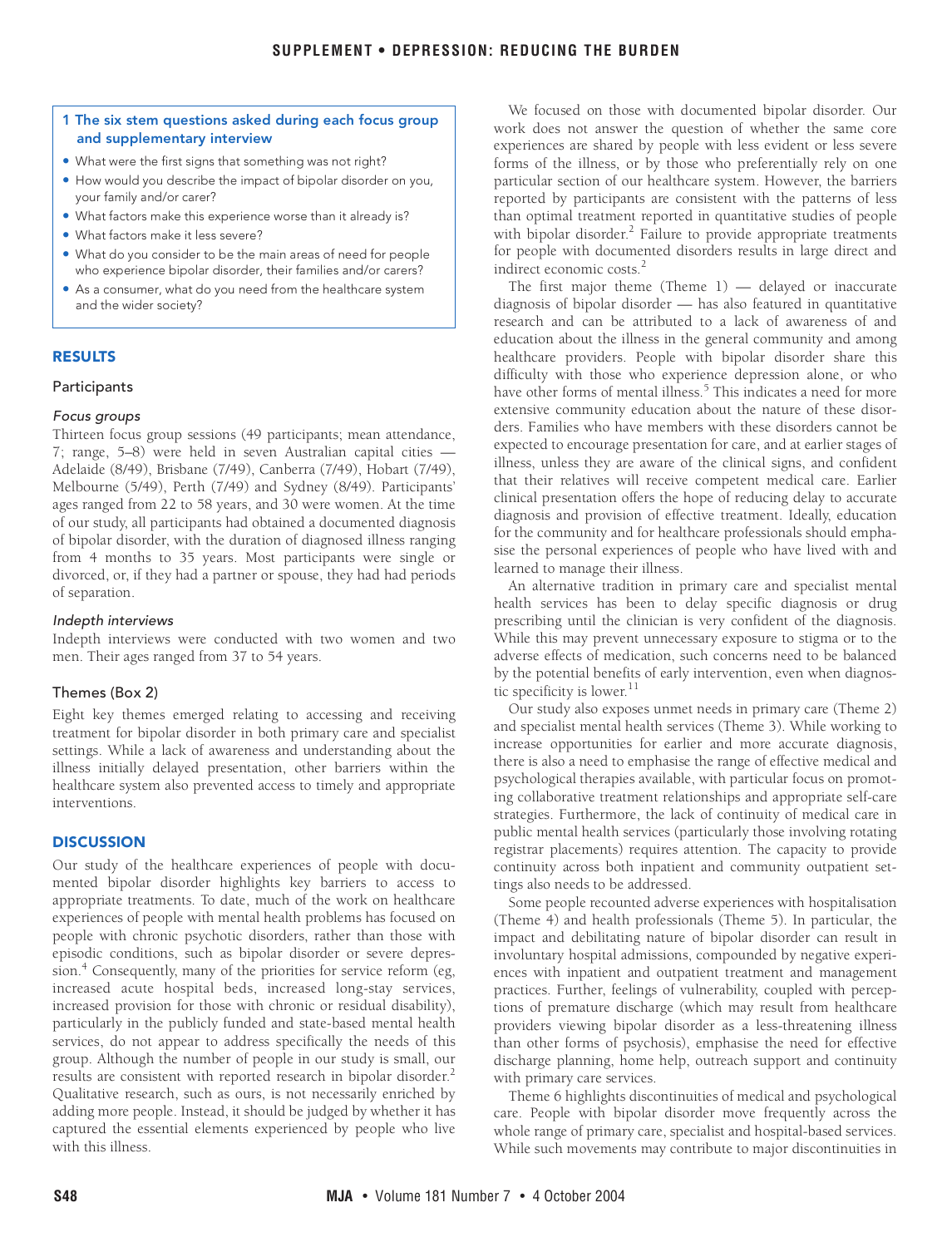# <span id="page-2-0"></span>**2 Themes from focus groups exploring experiences of people with bipolar disorder with healthcare services**

## **Theme 1: Delayed or inaccurate diagnosis of bipolar disorder**

One of the most striking findings was the perceived difficulty in receiving an accurate or timely diagnosis. Participants reported that their condition was unrecognised and/or misdiagnosed for many years. This occurred both in primary care and specialist mental health services. The most common alternative diagnoses included schizoaffective disorder, attention deficit hyperactivity disorder, unipolar depression and/or psychosis, with some participants reporting that they received several diagnoses over time. In turn, delayed or inaccurate diagnoses frequently resulted in no intervention, less appropriate treatments being implemented, and/or repeated hospital admissions. For consumers (and their carers) this process only served to reduce their faith and confidence in the wider healthcare system.

- I was first diagnosed as being borderline psychotic. Then I think schizophrenia . . . then with bipolar, and a little while ago my psychiatrist thought I had schizoaffective disorder. . . but, I have since been rediagnosed and I have bipolar.
- I still didn't have a diagnosis but I'd been seeing a psychiatrist for a couple of years, and the thought was that I had schizophrenia . . . but nobody knew. I was on medication, but it wasn't treating my problems, it was just suppressing my personality.
- I was regarded as schizophrenic. For some reason they decided, "No, he's not schizophrenic . . . we've been giving him the wrong medication for the last 29 years. This is why he's having relapses even though he takes his medication".

#### **Theme 2: Unmet needs in primary care**

When people first identified that something was not right, they reported that they were most likely to approach their general practitioner. There was general consensus, however, that many GPs had been unable to make the specific diagnosis or had not had the skills to manage the condition. As a result, people with bipolar disorder approached several doctors to find someone who was not only competent but also empathic or willing to take on such a "difficult" case long term.

Participants also commented on the restricted range of treatments offered in primary care, with most interventions limited to medication. There were several people who, with persistence, found a GP with whom they were satisfied. Key elements for a successful relationship included GPs being not only competent to diagnose and provide effective treatment, but also being non-judgemental, flexible and accommodating (particularly in times of crisis), and willing to spend time with the patient.

- I had an episode 18 months ago when I dropped one tablet out of my regimen on the advice of a GP. I had two hospitalisations in 2 months because of that.
- I've got a very good GP now, but I had to shop around for her. It took a while.
- I go to a large clinic and see any one of several doctors there, and it's a clinic I've been going to for 5 years. They write out a script, end of story. . . they do not want to know. They don't even want to say "How are you?" in case you start . . . and that's rather disappointing.
- My GP was really good because she would see me for a longer consultation, which was 20 minutes rather than the standard 5 to 10. She was willing to do that . . . I didn't actually ask for it, she just instigated it when I first went there.

## **Theme 3: Unmet needs in specialist mental healthcare**

Accessing a suitable psychiatrist can be almost as difficult as accessing a suitable GP. Long waiting times for specialist mental healthcare leave many consumers with little choice but to try and manage their illness through primary care alone. Further, consumers reported dissatisfaction after their clinical interactions with psychiatrists. Some of these related to management issues, while others focused on the additional and ongoing costs associated with specialist mental healthcare. Psychiatrists were also perceived to offer a limited range of treatments, with a predominant focus on medication.

- I didn't have a very decent [psychiatrist] to start with, which was very unacceptable for me . . . So for me, it's actually now easier to just not have a psychiatrist at all. I only see my GP once every 6 months like I'm supposed to, and I also use community support in my own local area. I created support around me which is 24 hours a day, 7 days a week . . . this is my preferred method of self-treatment.
- By the time I could get the appointment, I didn't need it. So I never was sure what I was doing there. It ended up being a pointless exercise talking about everything I did . . . I can do that with my friends.

#### **Theme 4: Adverse experiences with hospitalisation**

People with bipolar disorder raised a whole series of issues relating to hospitalisation, ranging from difficulties with access in a crisis, overreliance on involuntary detention, inadequate care during hospital admissions and premature discharge. Consumers felt that hospitalisation was often overwhelming, impersonal and dehumanising. Treatment was perceived to be essentially monitoring the effects of medication, with little regard, care or respect given to individual treatment needs. The impact of these very short and chaotic periods of hospitalisation on family members and carers was highlighted.

- In the last 12 months I had the problem of wanting to be admitted for depression . . . I was screaming out for help . . . but I was not able to be admitted. They don't want to detain people . . . they want to keep people in the community.
- I was regulated by my psychiatrist until I got to hospital, where they unregulated me and then tossed me out. Within 6 months I had made two suicide attempts. Both times I had to be revived. Both times I was only in hospital for 24 hours.
- I don't go to hospital anymore . . . I don't feel comfortable . . . I don't trust the system. The system has failed me miserably.
- I always come out of hospital feeling resentment and a lot of remorse.

#### **Theme 5: Frustrating interactions with health professionals**

Consumers related that health professionals play a significant role in perpetuating stigma, largely through their failure to manage care in an individualised, collaborative and respectful manner.

- Fifteen years ago I was treated with a great deal of regard, consideration and respect . . . I can't say the same in more recent times. Today, you're very much a number. . . you're just the illness.
- I bitterly resent the doctor that said people would treat me whether I wanted them to or not.
- Every time I've got to see the senior specialist at the hospital for something, I get so churned up and really scared because I think they're going to judge me . . . you go to hospital and say I've been having all these problems, and you just feel they're not going to believe you . . .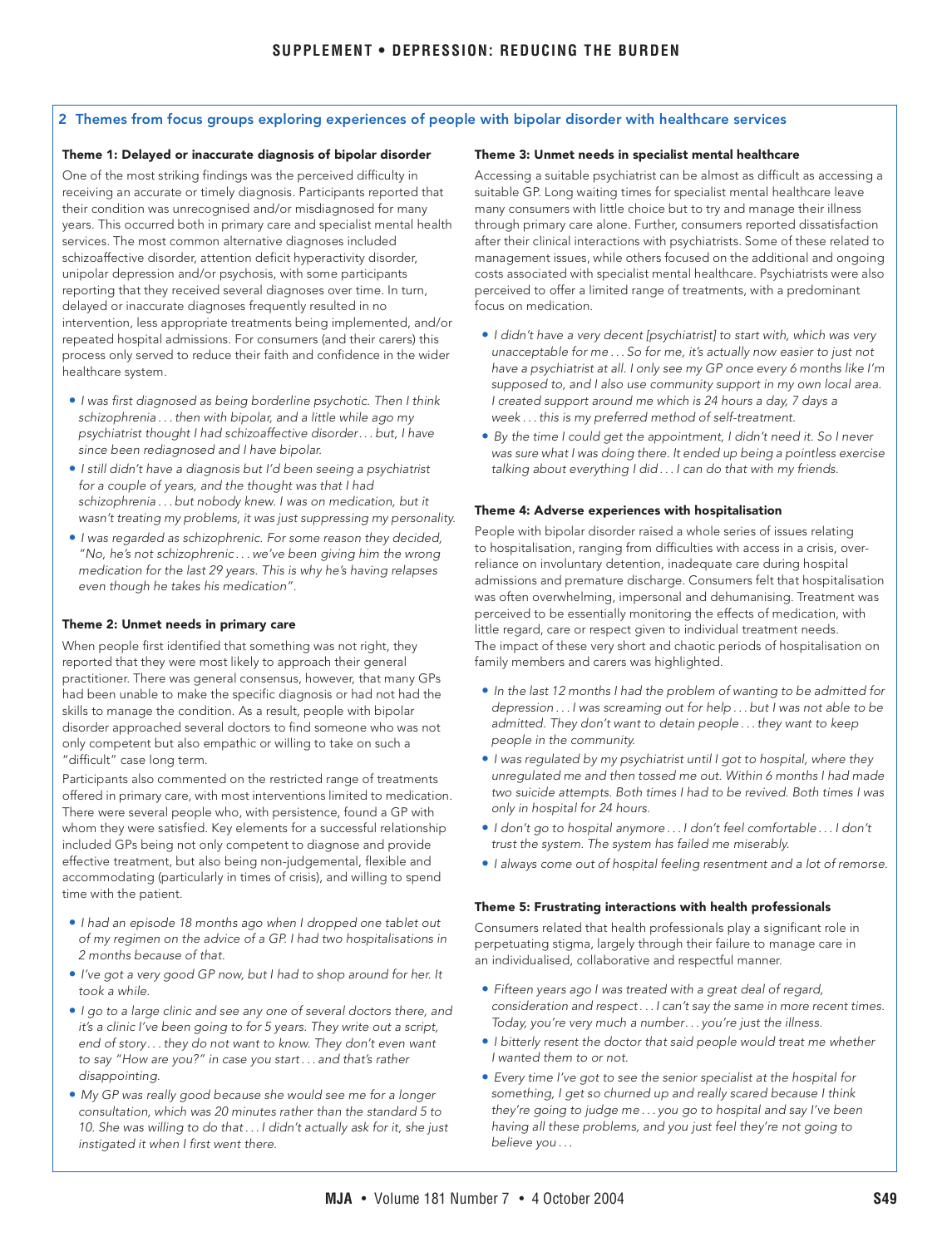## **2 Themes (continued)**

#### **Theme 6: Discontinuities of medical and psychological care**

Participants noted that long waiting lists and costs associated with seeing private psychiatrists, coupled with the frequent rotation of psychiatrists in the public system, all combined to prevent them from forming more stable long-term care relationships. Likewise, the community-health-based systems of case management were often chaotic, associated with frequent changes in personnel or a lack of access to more specialised forms of medical or psychological care. Consumers frequently returned to the care of their GP without receiving adequate ongoing support from specialist mental health services.

- At the outpatients clinic where I am in the inner city, because the rotation of registrars is 6 monthly, and you wait 5 months between appointments, the maximum you'd ever see the same person would be twice . . . at the very maximum.
- The problem with having bipolar disorder is that in order to access the case management system in a public hospital, you have to maintain a level of illness to keep that going. So the instant you become well enough, that gets taken from you and then you can never ever get that case manager back, and the therapeutic relationship is taken from you. You go right back to the beginning again, and even if you start you're not guaranteed the same case manager.

#### **Theme 7: Inadequate community-based crisis management**

Typically, people with bipolar disorder will have acute episodes of illness requiring crisis intervention. Consumers not only reported significant delays, but also a strong tendency for health professionals to enlist the assistance of non-clinical services such as police and

care,<sup>[4](#page-4-3)</sup> the potential impact of this on patients and their families affirms the need for innovative and collaborative care systems.

Healthcare services should also respond to the issue of crisis management (Theme 7). These services were perceived to be unresponsive and inappropriate, and current crisis management practices were also considered to contribute to negative community perceptions and stigma. In turn, this exposed the need for prompt and improved access to crisis care during the early phases of acute relapse.

The final theme — exclusion of carers and families from management decisions (Theme 8) — was the perception that these key people were ignored or not actively included in management decisions. In keeping with recent mental health reforms in Australia, $^{12}$  we need to recognise the important role played by carers and family members.

In the future, we will need to rely less on our study's style of ad hoc or episodic evaluation of consumers' and carers' experiences. More systematic and ongoing processes have been developed elsewhere in the health sector<sup>13</sup> and are being extended to the mental health sector internationally.[14](#page-4-12) Under the auspices of the Mental Health Council of Australia, this effort is being enhanced in Australia.<sup>15-[17](#page-4-0)</sup> The qualitative work we report here is being used to develop appropriate instruments for tracking changes in healthcare experiences for people with bipolar disorder or severe depression.

To improve the situation rapidly, we need not only to attend to service innovation and financial and workforce investment, $10$  but also to respond directly to the specific complaints raised here.

medical emergency services. This reinforces notions that people with bipolar disorder are frequently dangerous, unpredictable or reluctant to seek care.

- For me it took three separate phone calls to track down the right crisis assessment team (CAT) for that area.
- You don't ring CATs in a crisis; you ring the cops and the ambulance . . . because if you ring the CAT they think "You're well enough to ring us, we're not going to come out to you." [They say] "what medication are you on? what are you doing tonight? see you later."
- My husband and a lot of my friends were at absolute total desperation point. And it wasn't until about four of them all rang the CAT at the same time that they actually responded. And yet I'd been to a private psychiatrist who'd said weeks earlier, "She's definitely manic". So why did it have to reach the point where everybody was put at so much risk? . . . I'm talking real risk. I'm talking the end of possibly several lives . . . that's the point it had reached.

#### **Theme 8: Exclusion of carers and families from management decisions**

Distress to family members and carers is further compounded by the apparent lack of information, and exclusion from the treatment and management process. A common story was:

**•** The other element is the extreme you have to go through as a relative . . . the relatives know nothing. The relatives can be ringing up and saying "Look, my wife's suicidal" . . . but they leave it very close to people being dead on the floor before they step in. And quite often . . . it's just too late.

More extensive community education about the nature of bipolar disorder is required. *beyondblue* has begun to respond to this challenge. A targeted form of this general education, however, clearly needs to focus on health professionals in both primary and specialist care systems.

In Australia, it is clear that, despite a decade of national mental health reform, people with bipolar disorder or people with other disorders who need integrated primary care and specialist mental health services frequently encounter service failures,<sup>[9](#page-4-7)</sup> and this is conceded by government bodies.<sup>16</sup> Rather than being defensive about critiques of mental health services, we should welcome the active input of consumers and carers as an essential part of providing better-quality health services.

#### **ACKNOWLEDGEMENTS**

Many thanks to all focus group participants who shared their lived experiences and provided beyondblue: the national depression initiative with a profound level of insight regarding the issues of living with bipolar disorder.

## **COMPETING INTERESTS**

None identified.

## **REFERENCES**

<span id="page-3-0"></span>1 Kessler RC, McGonagle KA, Zhao S, et al. Life-time and 12-month prevalence of DSM-III-R psychiatric disorders in the United States: results from the national comorbidity survey. Arch Gen Psychiatry 1994; 51: 8-19.